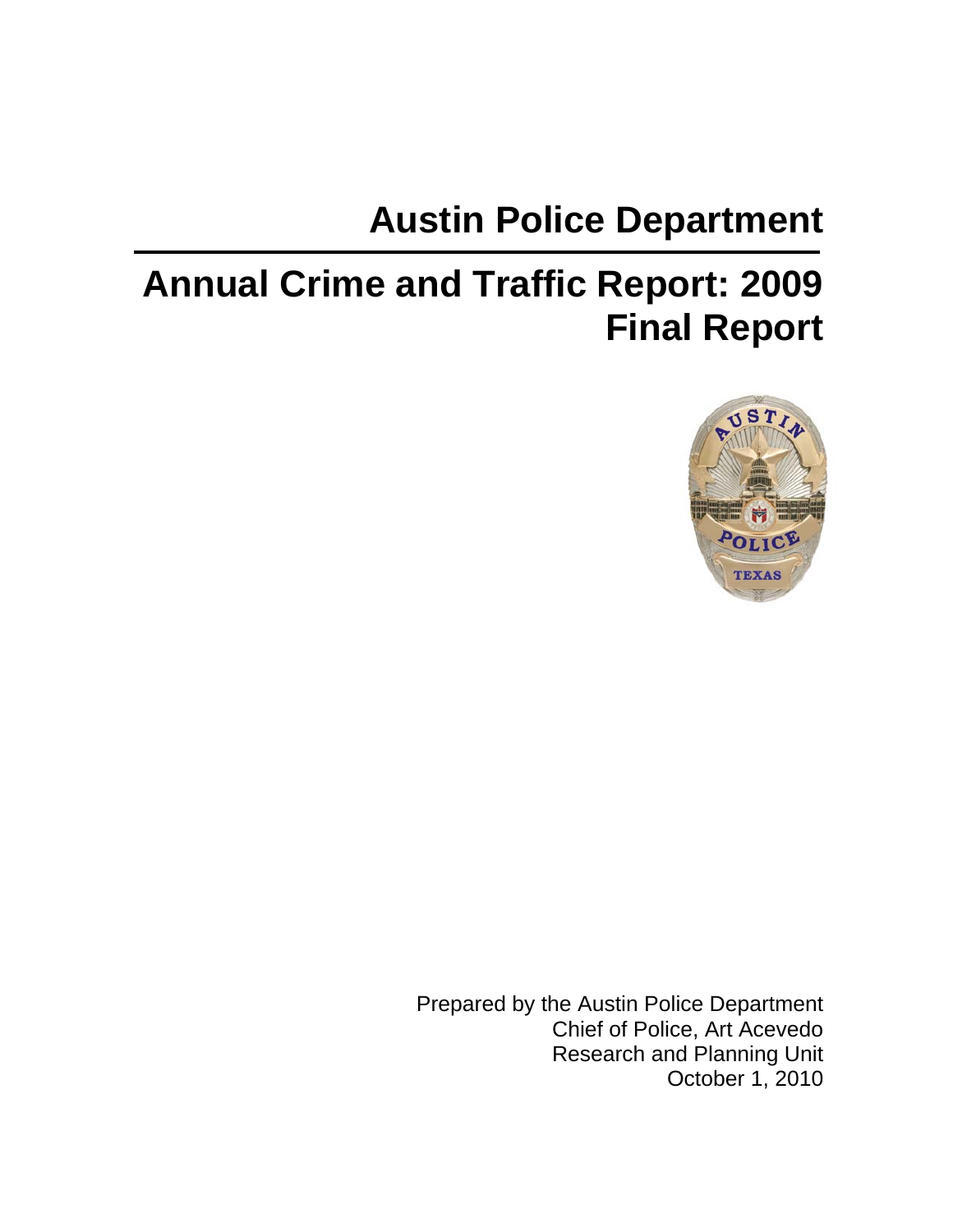#### **Background**

Each calendar year, the Austin Police Department reports crime statistics to the FBI through the Uniform Crime Reporting (UCR) program. After federal review, these become our "official" statistics and are useful in tracking year-to-year performance and trends, as well as comparing our crime statistics to other US cities of similar size.

This report contains Austin's final crime statistics reported to the FBI; it updates our preliminary report published in April 2010.

#### **Overview**

This document contains UCR crime data for the calendar year 2009 (January 1, 2009 through December 31, 2009). For comparison, we have included data from other large US cities; among them, Baltimore, Charlotte, Denver, Louisville, and Seattle (see Page 3 for a complete list). We have also included selected traffic statistics on fatal collisions and comparable data for other jurisdictions.

The report is organized by crime category (violent or property) and by type of crime within each category (e.g., murder and robbery within violent crime).

#### **Notable Findings**

This year's crime statistics include the following noteworthy findings:

- Austin's rate of 523 **violent crimes** per 100,000 residents was lower than the rate of 885 for other US cities of comparable size. (Page 4)
- Austin's **property crime rate** of 6,245 per 100,000 residents was higher than the rate of 4,900 for other US cities of comparable size. (Page 11)
- The number of **murders** decreased from 23 in 2008 to 22 in 2009 and our rate per 100,000 residents was lower than other large US cities. (Page 5)
- Austin's number of **robberies** grew from 1,333 in 2008 to 1,415 in 2009 but our rate per 100,000 residents was lower than other large US cities. (Page 8)
- The number of **thefts** increased from 33,582 in 2008 to 37,054 in 2009 and our rate per 100,000 residents was higher than other large cities. (Page 12)
- Austin's number of **auto thefts** dropped from 2,633 in 2008 to 2,219 in 2009; of all vehicles stolen, 75% were successfully recovered, which was higher than the recovery rates for Texas and the US. (Page 13)
- Austin's number of **traffic fatalities** grew from 59 in 2008 to 62 in 2009; our fatality rate per 100 million vehicle miles traveled (VMT) was lower than the rate for Texas but higher than the rate for the US. (Page 16)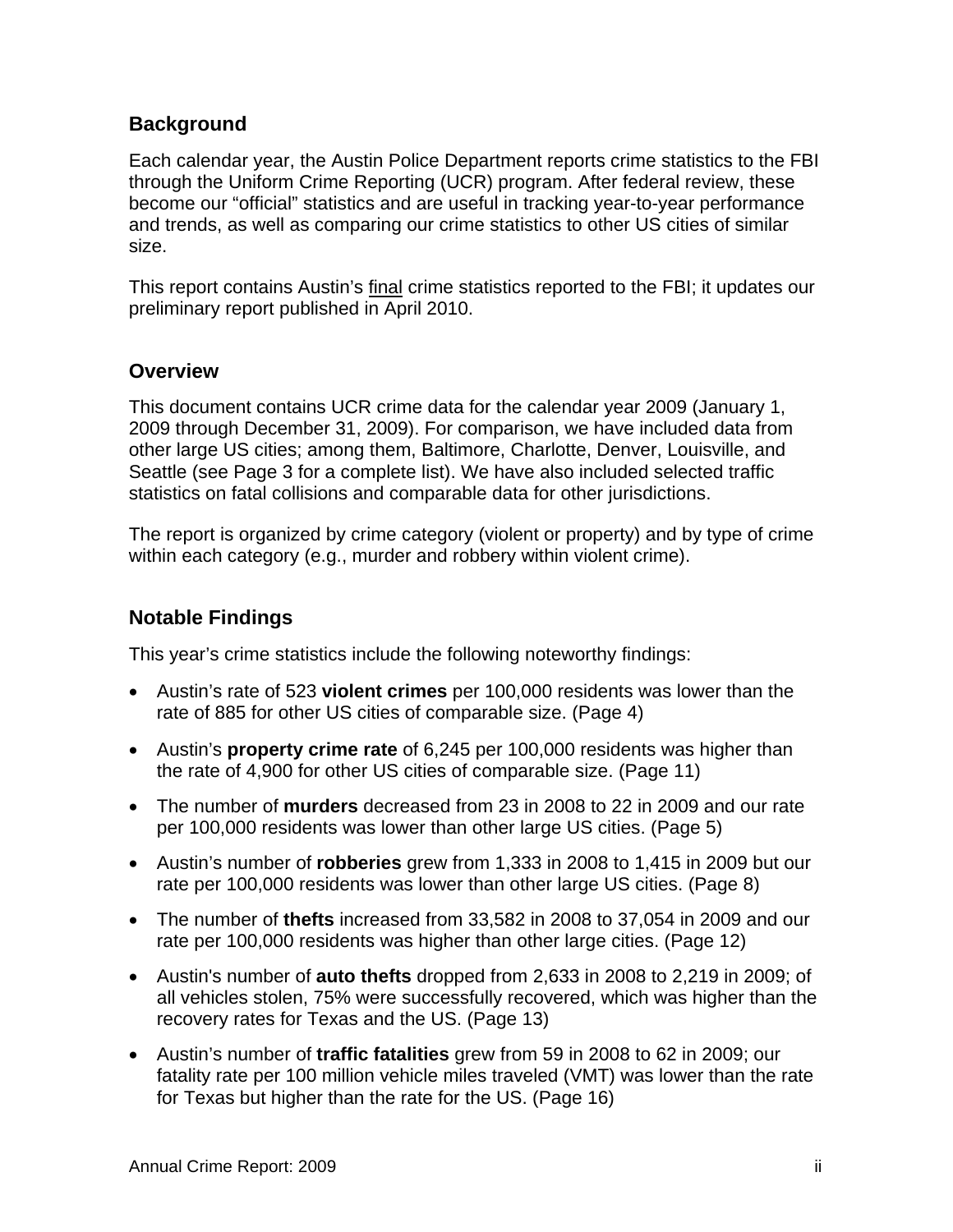# **Table of Contents**

| 16 |
|----|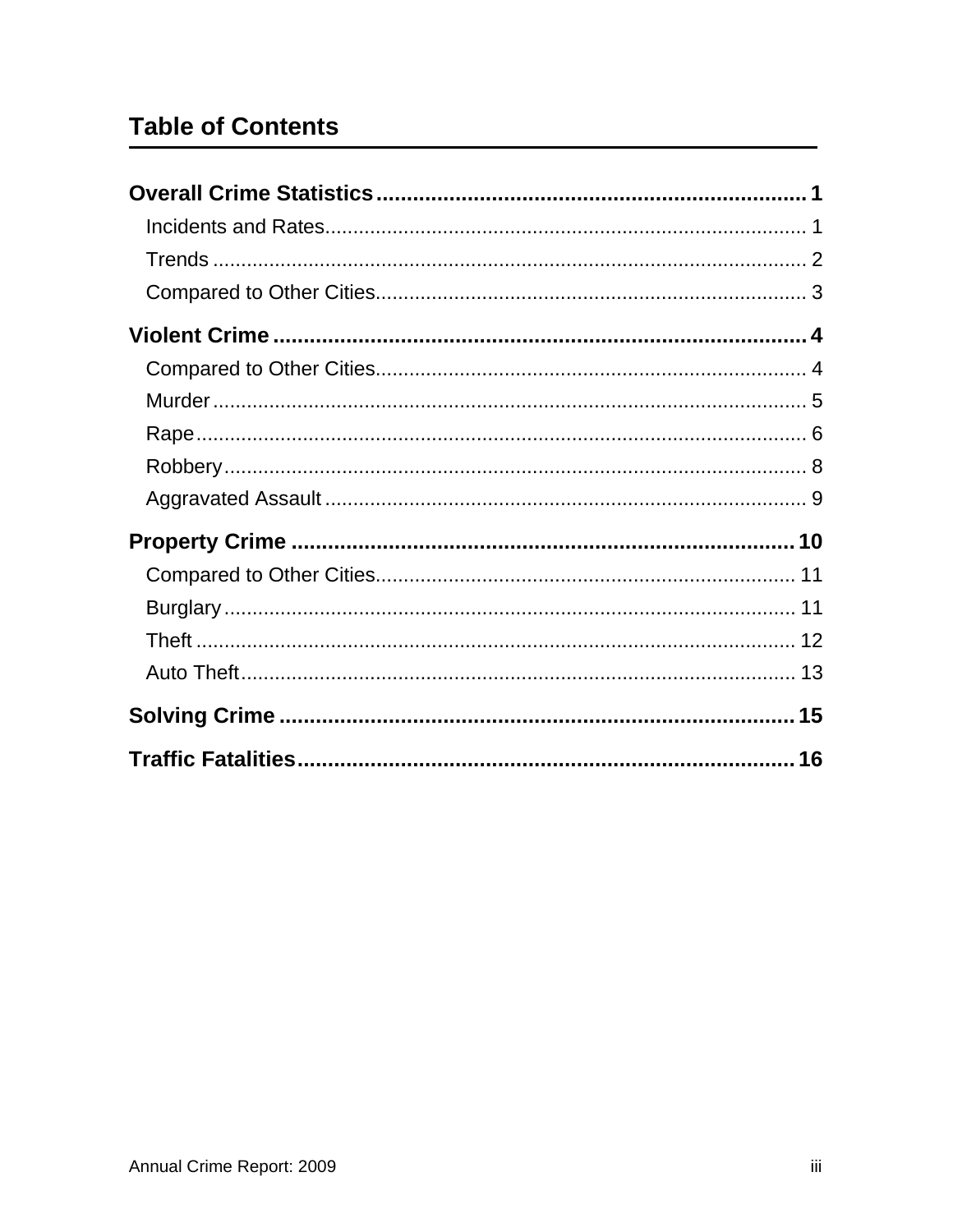# <span id="page-3-0"></span>**Overall Crime Statistics**

The FBI identifies seven "Part I Index Crimes," based on their seriousness and frequency of occurrence. Each crime is defined – including how incidents are counted – and grouped into two categories:

Violent crimes **Property crimes** Murder (number of victims) Burglary (number of premises entered) Rape (number of victims) Theft (number of offenses) Robbery (number of offenses) Auto Theft (number of vehicles) Aggravated Assault (number of victims)

These categories and crime definitions are used for reporting city-level crime statistics to the FBI under its Uniform Crime Reporting (UCR) program.

#### <span id="page-3-1"></span>**Incidents and Rates**

Throughout this report, crime is reported in terms of actual numbers (e.g., incidents, victims) as well as rate per 100,000 residents. Rates allow for comparisons to previous years and with other cities.

| <b>Part I Index Crimes</b>  | <b>Offenses</b> |        |            | Rate per 100,000 |         |          |  |
|-----------------------------|-----------------|--------|------------|------------------|---------|----------|--|
|                             | 2008            | 2009   | $%$ chg    | 2008             | 2009    | $%$ chg  |  |
| Murder                      | 23              | 22     | $-4.3%$    | 3.1              | 2.9     | $-6.3%$  |  |
| Rape                        | 273             | 265    | $-2.9%$    | 36.2             | 34.5    | $-4.9%$  |  |
| Robbery                     | 1,333           | 1,415  | 6.2%       | 176.9            | 184.0   | 4.0%     |  |
| <b>Aggravated Assault</b>   | 2,306           | 2,322  | 0.7%       | 306.0            | 302.0   | $-1.3%$  |  |
| <b>Total Violent Crime</b>  | 3,935           | 4,024  | 2.3%       | 522.2            | 523.3   | 0.2%     |  |
| Burglary                    | 8,586           | 8,753  | 1.9%       | 1,139.4          | 1,138.3 | $-0.1%$  |  |
| <b>Theft</b>                | 33,582          | 37,054 | 10.3%      | 4,456.6          | 4,818.7 | 8.1%     |  |
| <b>Auto Theft</b>           | 2,633           | 2,219  | $-15.7%$   | 349.4            | 288.6   | $-17.4%$ |  |
| <b>Total Property Crime</b> | 44,801          | 48,026 | 7.2%       | 5,945.4          | 6,245.5 | 5.0%     |  |
| <b>Total Index Crime</b>    | 48,736          | 52,050 | 6.8%       | 6,468            | 6,769   | 4.7%     |  |
|                             |                 |        | Population | 753,535          | 768,970 | 2.0%     |  |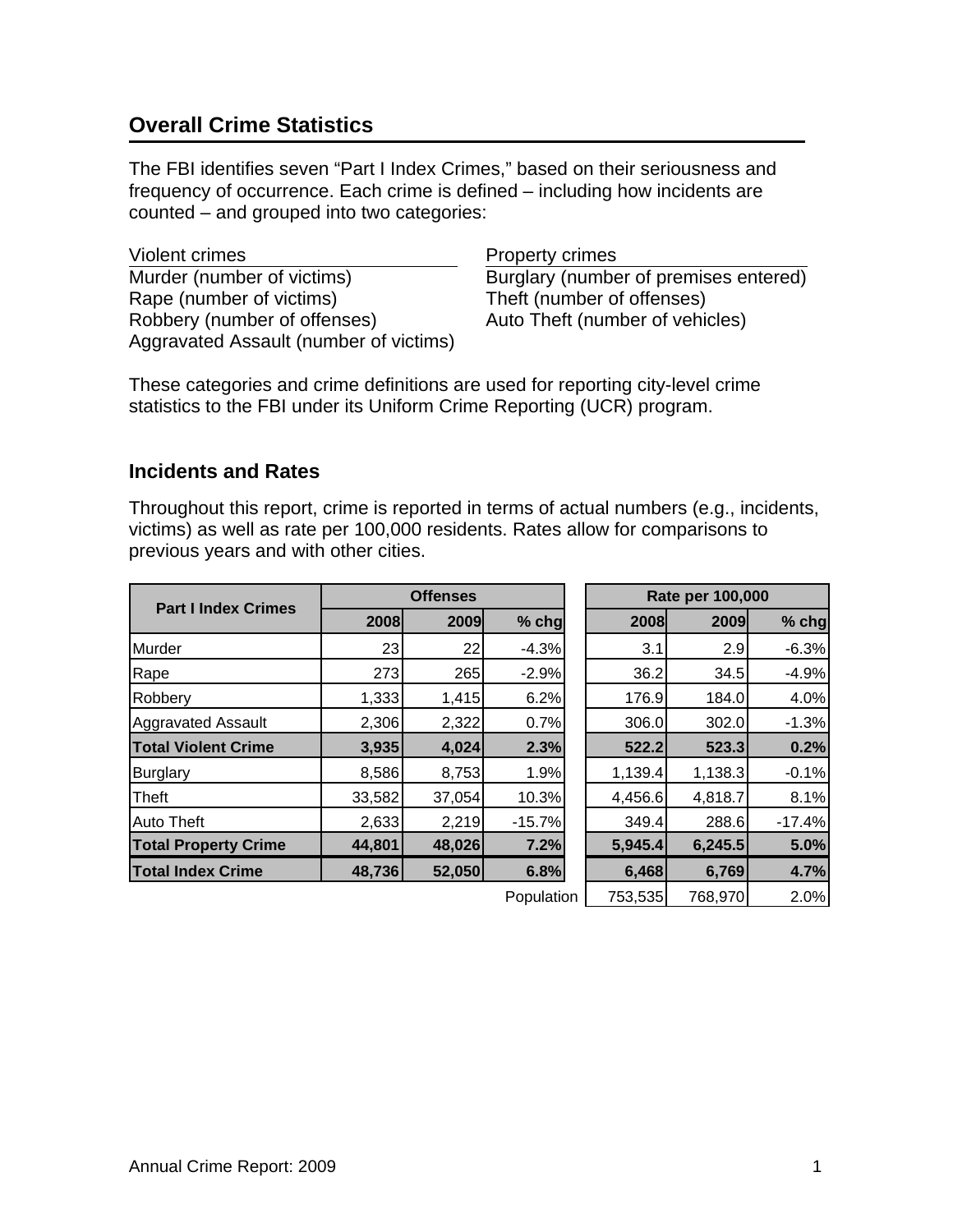

#### <span id="page-4-0"></span>**Trends**

In 2009, the number of all Part I Index crimes for Austin was 52,050. This represents a 7% increase in incidents as compared with 2008 (48,736). The rate of crime per 100,000 residents was 6,769 in 2009 – a 5% increase from the rate of 6,468 in 2008. Over the previous 10 years (1998 to 2007), the rate ranged from 6,267 to 7,172.

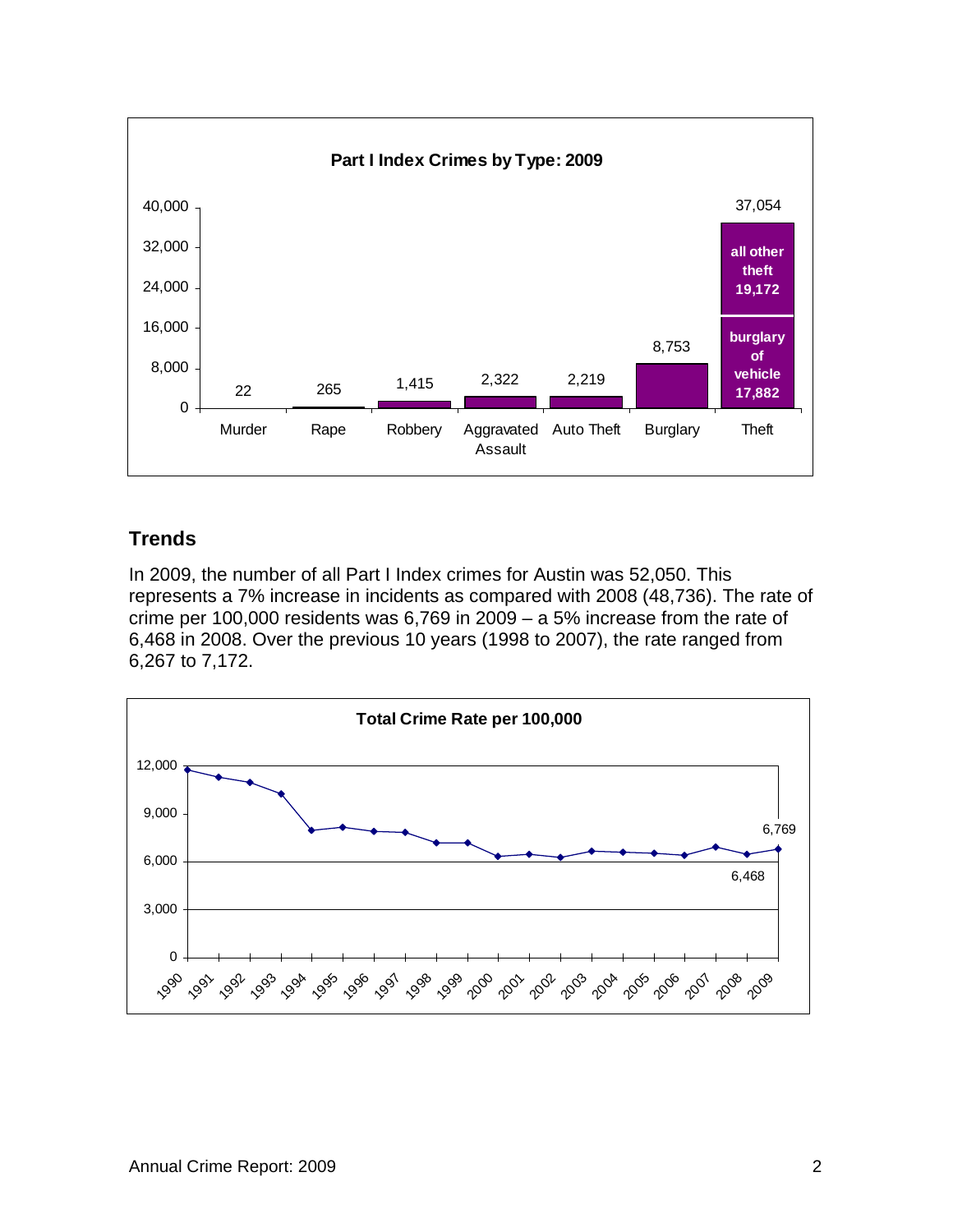#### <span id="page-5-0"></span>**Compared to Other Cities**

This chart shows how Austin compares to other large US cities (those with population between 500,000 and 999,999; Austin's population was 768,970 in 2009, according to FBI UCR reporting). For regional comparison, Texas cities are also identified. Austin's rate of 6,769 offenses per 100,000 was 17% higher than the rate of 5,785 for all large US cities.



The following cities are included in the "US cities" category above, and elsewhere throughout this report:

- 
- 
- 
- Columbus Denver
- 
- Fort Worth Honolulu
- 
- Louisville Memphis
- Milwaukee **· Nashville**
- Oklahoma City Portland
- San Francisco San Jose
- 
- Austin  **Albuquerque**
- Atlanta  **Baltimore**
- Boston  **Charlotte** 
	-
- Detroit El Paso
	-
- Indianapolis **·** Jacksonville
	-
	-
	-
	-
- Seattle **Contract Contract Contract Contract Contract Contract Contract Contract Contract Contract Contract Contract Contract Contract Contract Contract Contract Contract Contract Contract Contract Contract Contract Cont**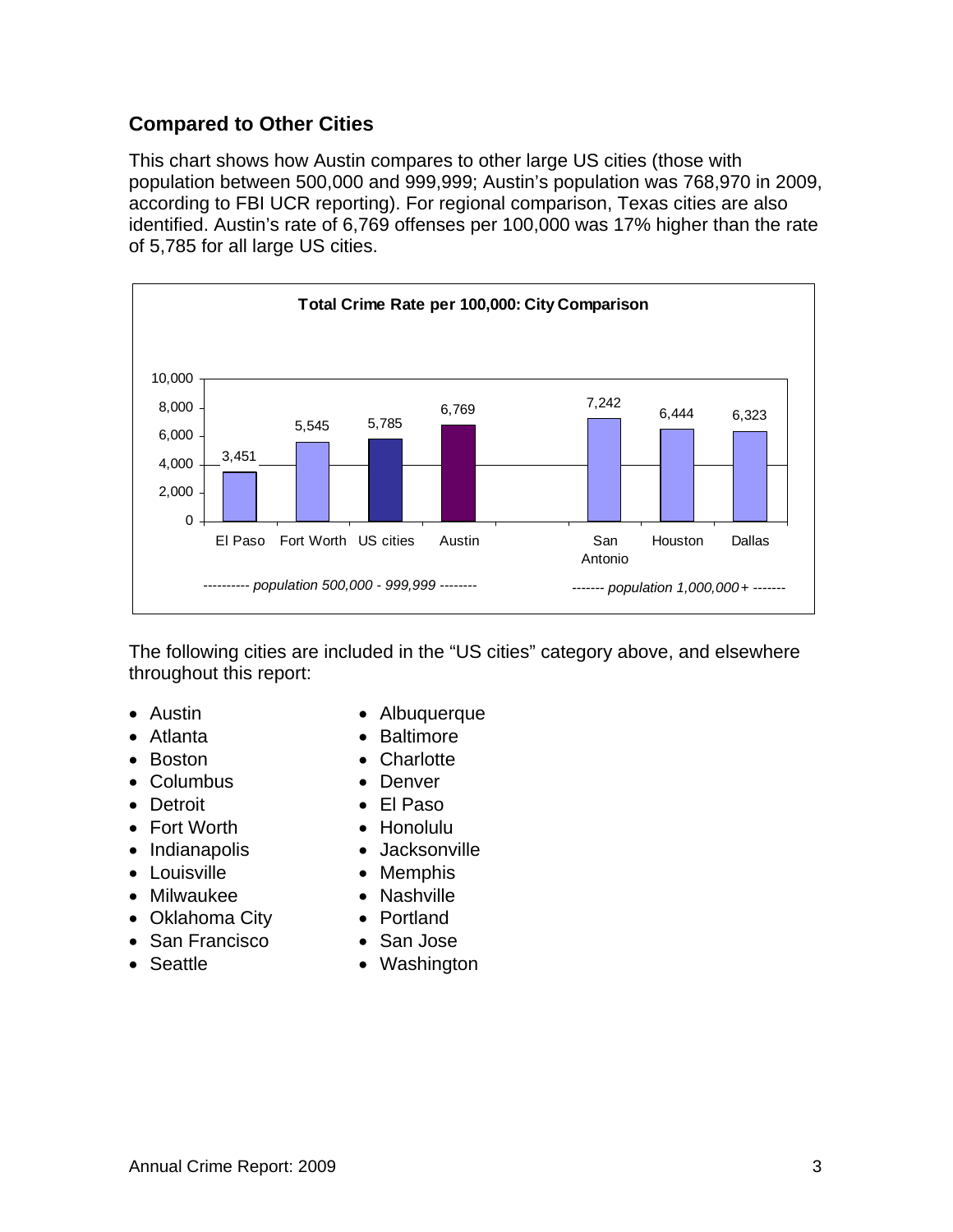### <span id="page-6-0"></span>**Violent Crime**

In 2009, the number of violent crimes in Austin was 4,024. This represents a 2% increase in incidents as compared with 2008 (3,935). The rate of violent crime per 100,000 residents was 523 in 2009 – a slight (.2%) increase from the rate of 522 in 2008. Over the previous 10 years (1998 to 2007), the rate ranged from 462 to 556.



#### <span id="page-6-1"></span>**Compared to Other Cities**

Austin's rate of 523 violent crimes per 100,000 was 41% lower than the rate of 885 for all large US cities.

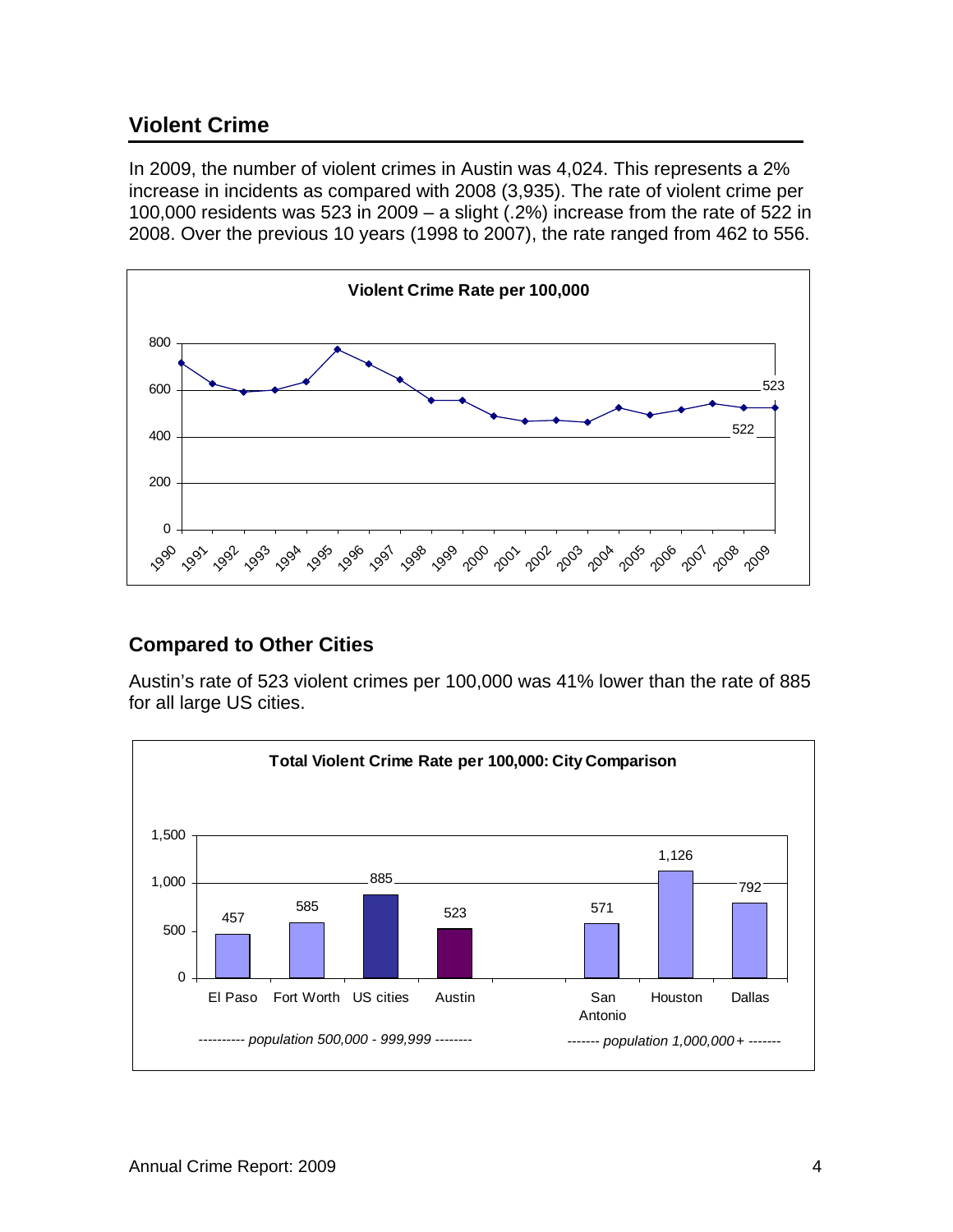#### <span id="page-7-0"></span>**Murder**

During 2009 there were 22 murder victims in Austin, down from 23 in 2008. The murder rate was about three per 100,000 residents, which was stable from 2008. Over the previous 10 years (1998 to 2007), the number of murder victims ranged from 20 to 33.



Austin's murder rate was 75% lower than that of other US cities our size.

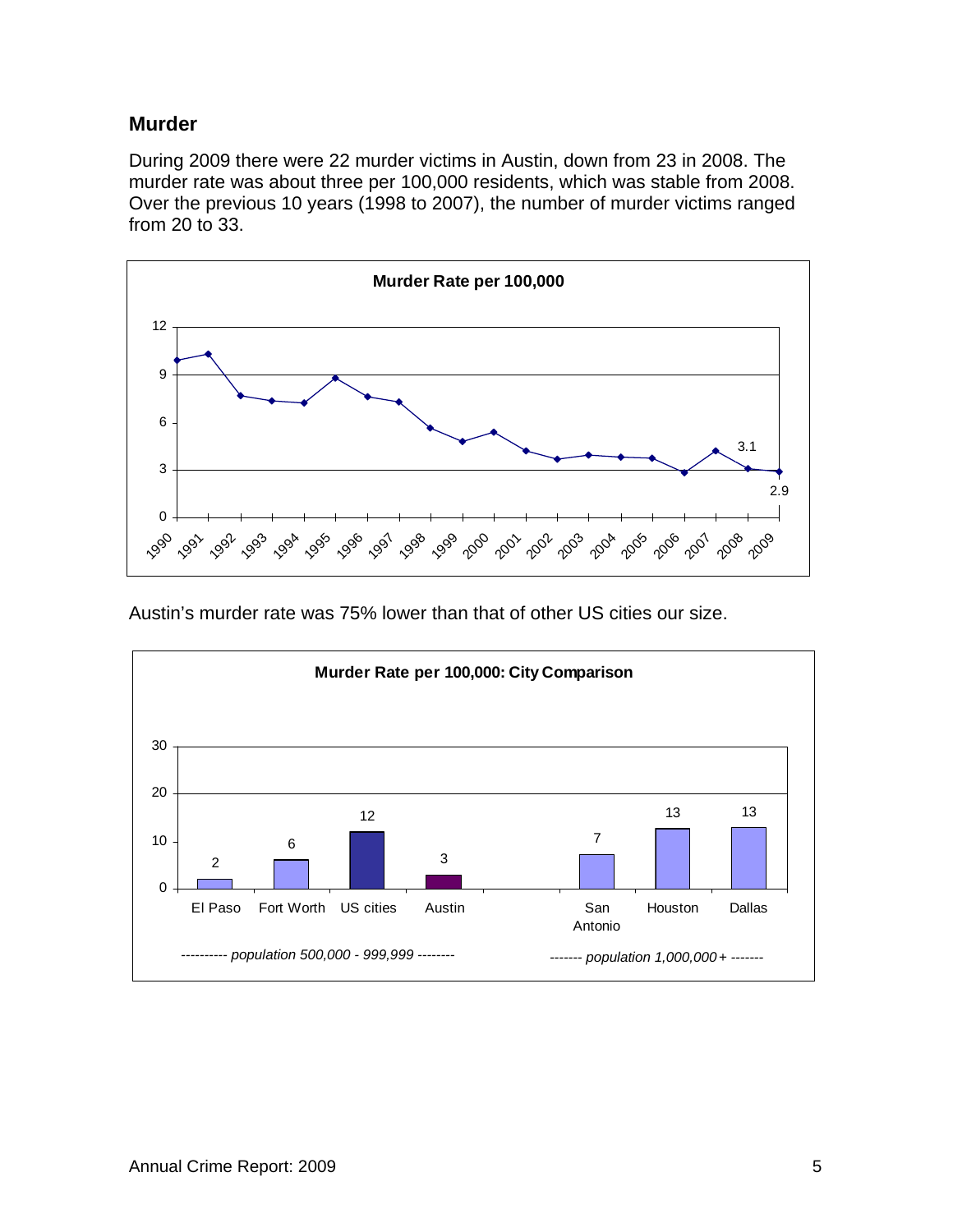In 2009, guns were the most frequent weapons used in murders (54% of incidents), followed by knives or other sharp objects (27%). In 2008, guns were used in 78% of incidents and knives or other sharp objects were used in 17% of incidents.

In incidents where the relationship between the victim and suspect was established, the victim knew the offender in 45% of the murders, as compared with 70% in 2008.



#### <span id="page-8-0"></span>**Rape**

There were 265 reported victims of rape in Austin during 2009, down from 273 in 2008. The rate was 35 per 100,000 residents, which was down from the previous year's rate of 36. Over the previous 10 years (1998 to 2007), the rate ranged from 33 to 69.

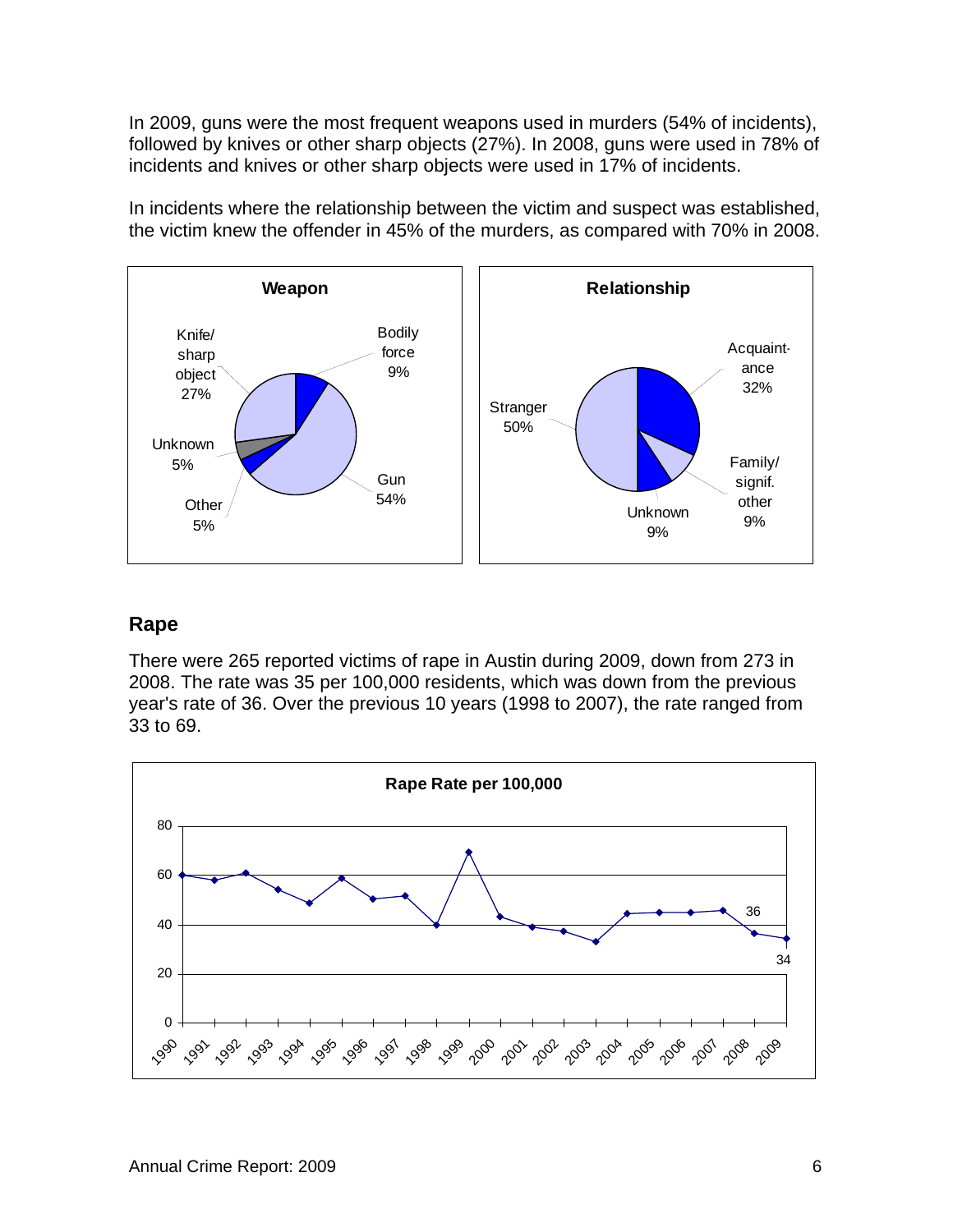

Austin's rate of reported rapes was 12% lower than other US cities of the same size.

In 88% of the incidents where the relationship between the victim and suspect was established, the victim knew the suspect as an acquaintance, family member, partner, ex-partner, or from a brief encounter.

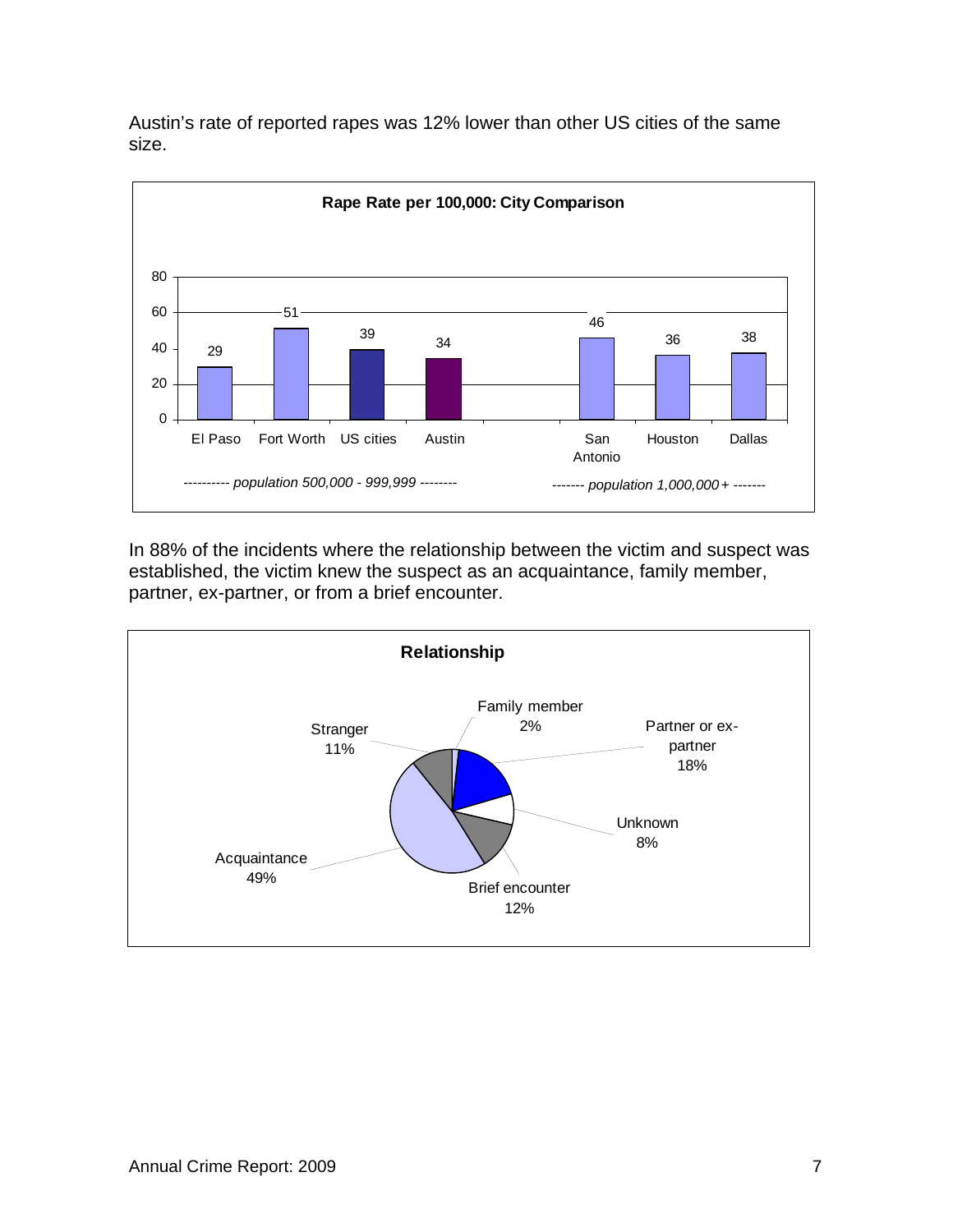#### <span id="page-10-0"></span>**Robbery**

There were 1,415 robberies reported in 2009, up from 1,333 in 2008. The rate was 184 robberies per 100,000 residents, which represents an increase from the previous year's rate of 177. Over the previous 10 years (1998 to 2007), the rate of annual robberies ranged from 164 to 206.



Austin's rate of reported robberies was 46% lower than other US cities of the same size.

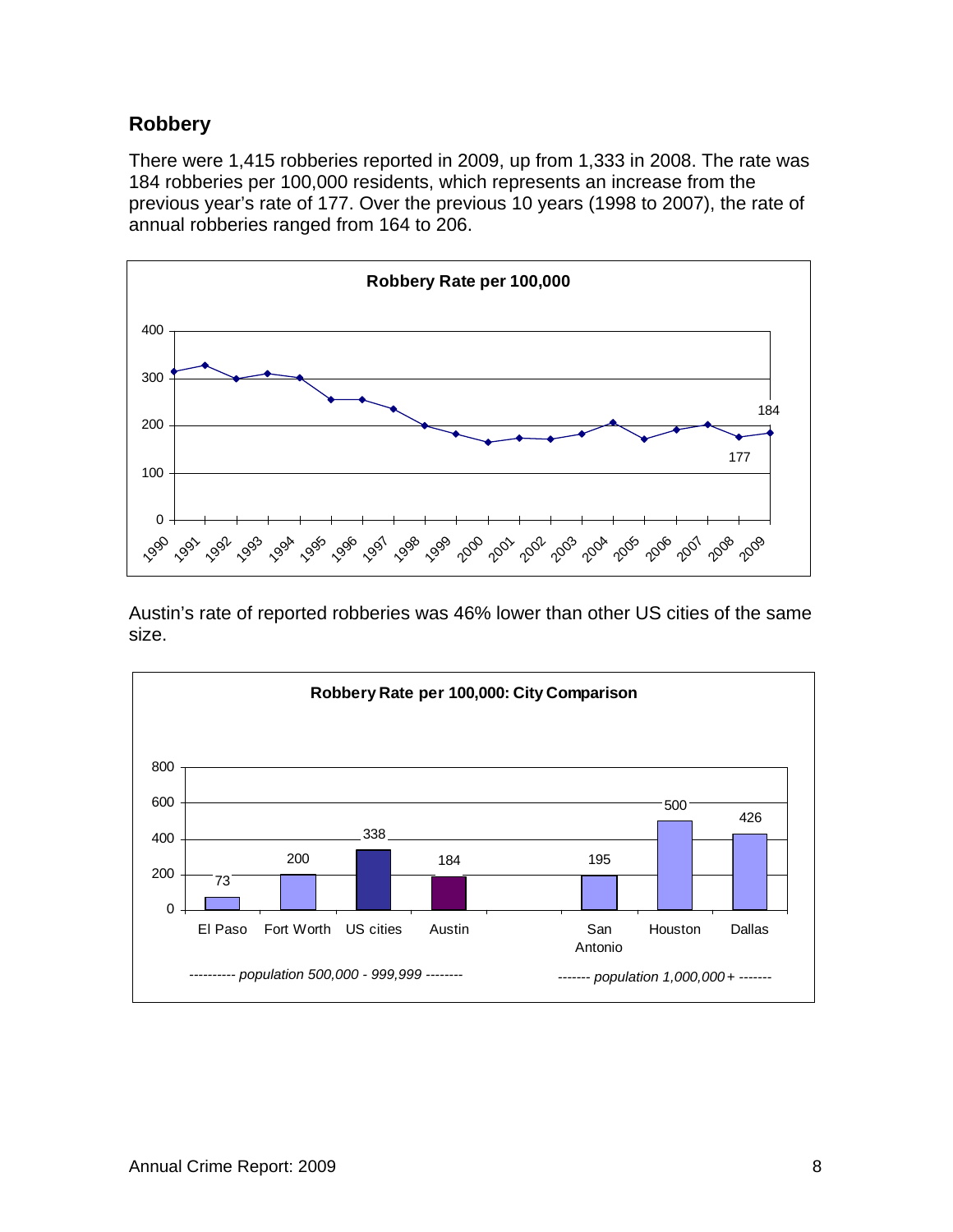Eighty-three percent of robberies were committed against individuals, as compared with 17% that occurred at businesses. In 2008, 84% of robberies were committed against individuals and 16% occurred at businesses.



# <span id="page-11-0"></span>**Aggravated Assault**

There were 2,322 reported victims of aggravated assault in 2009, up from 2,306 in 2008. The rate was 302 victims per 100,000 residents, which represents a slight decrease from the rate of 306 in 2008. Over the previous 10 years (1998 to 2007), the rate of aggravated assault victims ranged from 242 to 307.

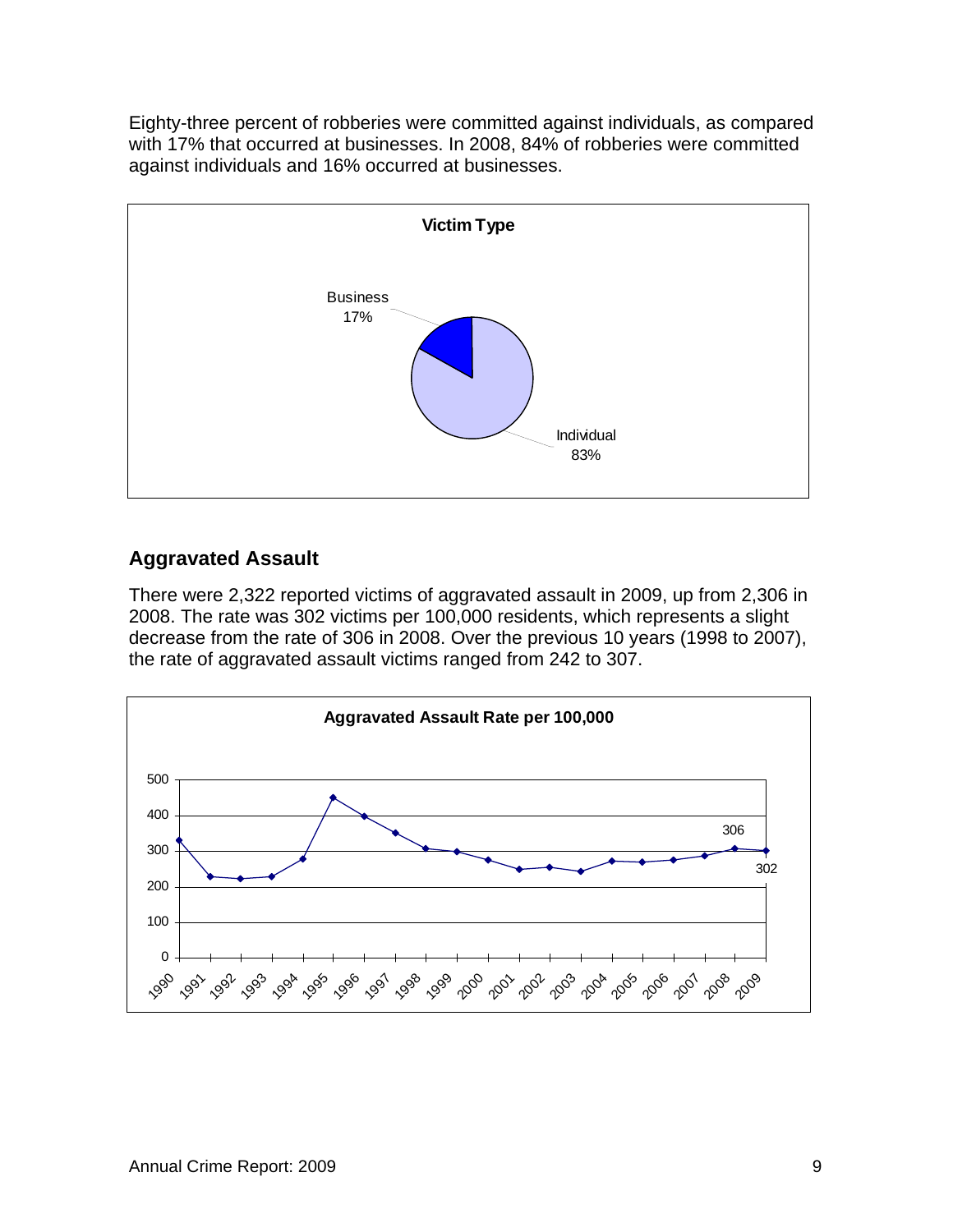

Austin's rate of aggravated assault victims was 39% lower than other US cities of the same size.

# <span id="page-12-0"></span>**Property Crime**

In 2009, the number of property crimes in Austin was 48,026. This represents a 7% increase in incidents as compared with 2008 (44,801). The rate of property crime per 100,000 residents was 6,245 in 2009 – a 5% increase from the rate of 5,945 in 2008. Over the previous 10 years (1998 to 2007), the rate ranged from 5,800 to 6,616.

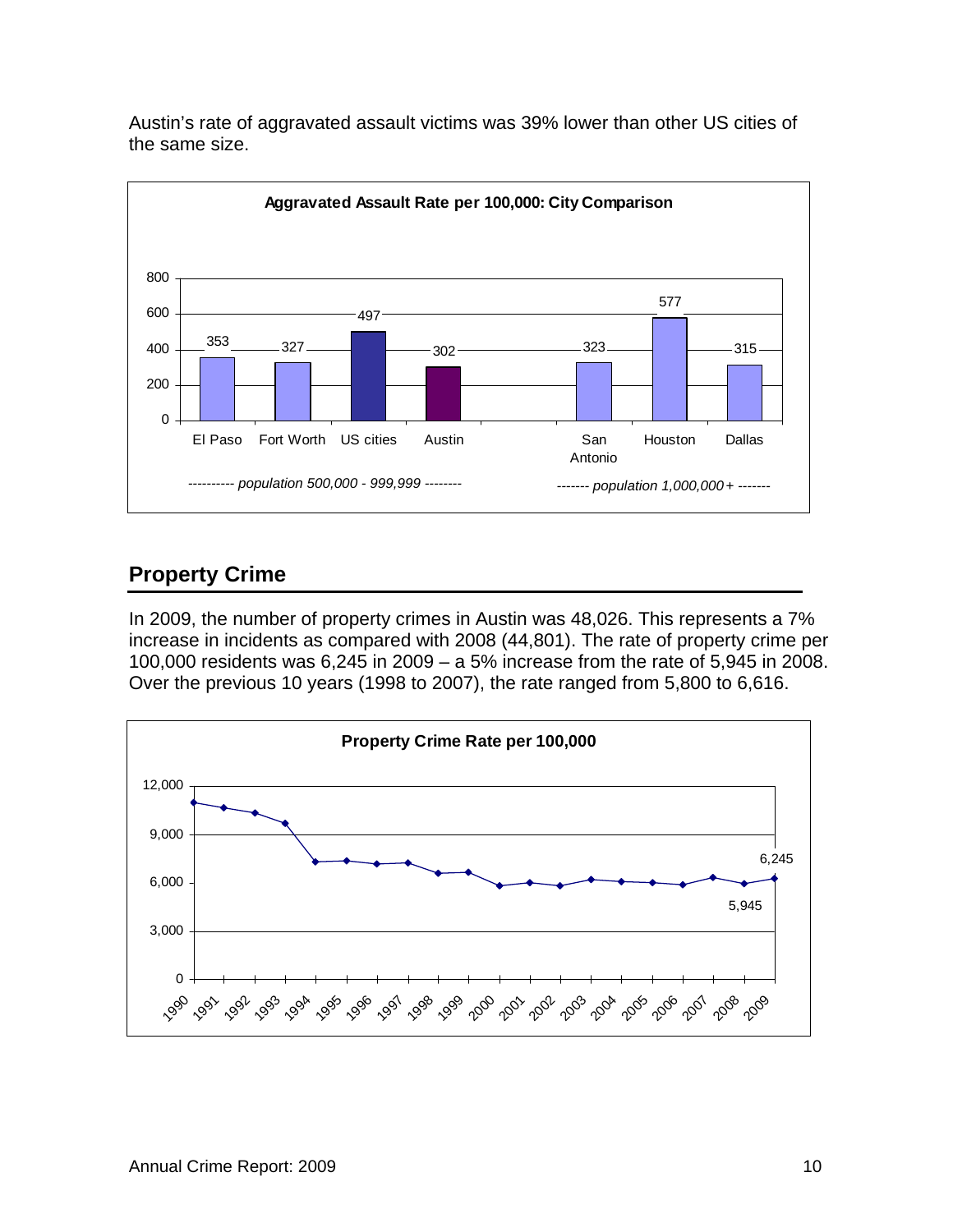#### <span id="page-13-0"></span>**Compared to Other Cities**

Austin's rate of 6,245 property crimes per 100,000 in 2009 was 27% higher than the rate of 4,900 per 100,000 for other US cities.



### <span id="page-13-1"></span>**Burglary**

There were 8,753 reported burglaries in 2009, up from 8,586 in 2008. The rate was 1,138 burglaries per 100,000 residents, which represents a slight decrease from the rate of 1,139 in 2008. Over the previous 10 years (1998 to 2007), the burglary rate ranged from 997 to 1,268.

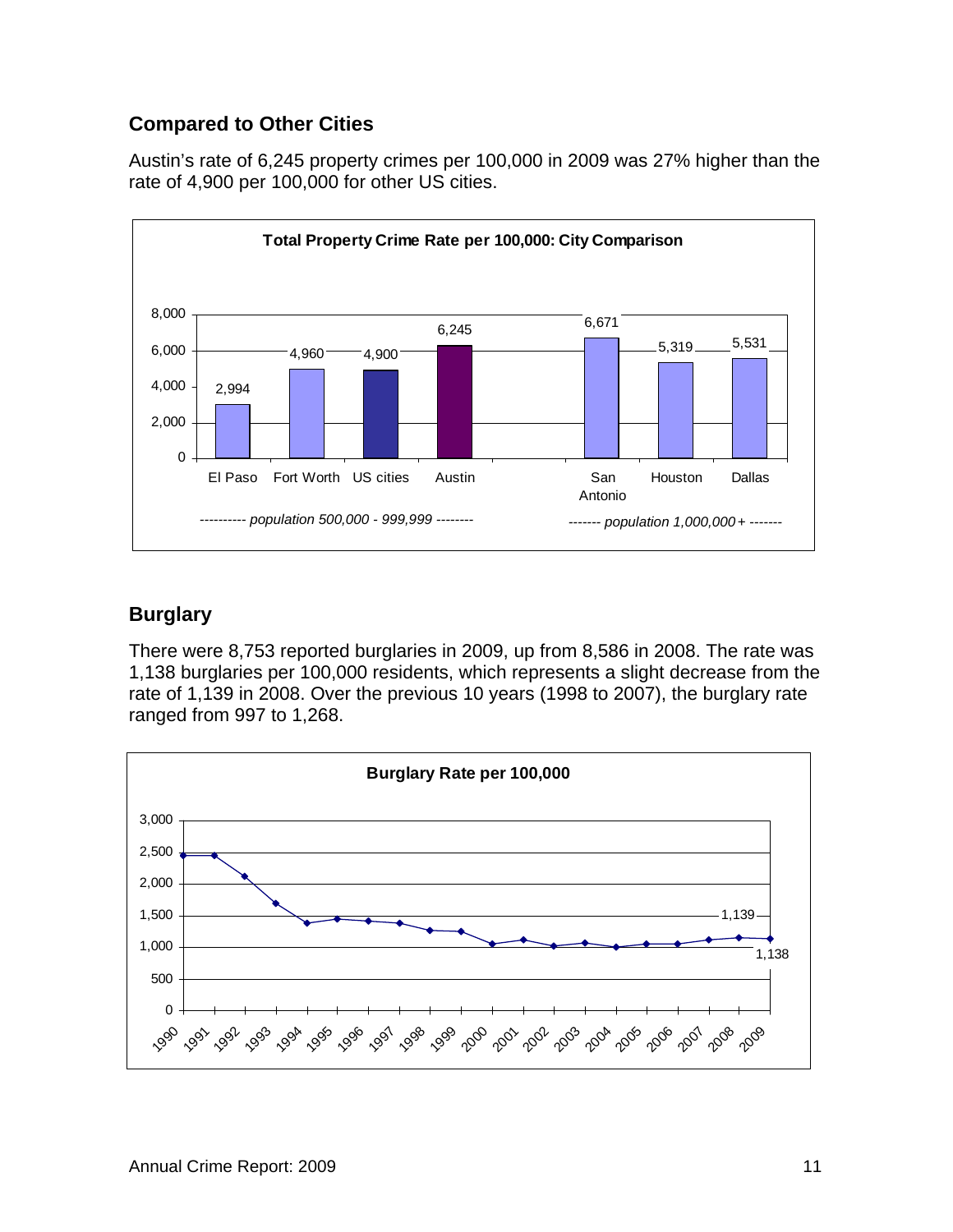

Austin's burglary rate in 2009 was 3% lower than other US cities of the same size.

#### <span id="page-14-0"></span>**Theft**

There were 37,054 reported thefts in 2009, up from 33,582 in 2008. The rate was 4,819 thefts per 100,000 residents, which represents an increase versus the rate of 4,457 in 2008. Over the previous 10 years (1998 to 2007), the theft rate ranged from 4,332 to 4,867.



Of the 37,054 thefts reported this year, 17,882 (48%) were burglary of vehicle, or BOV offenses. This represents a 19% increase from the number of BOVs reported in 2008 (15,009; 45% of thefts).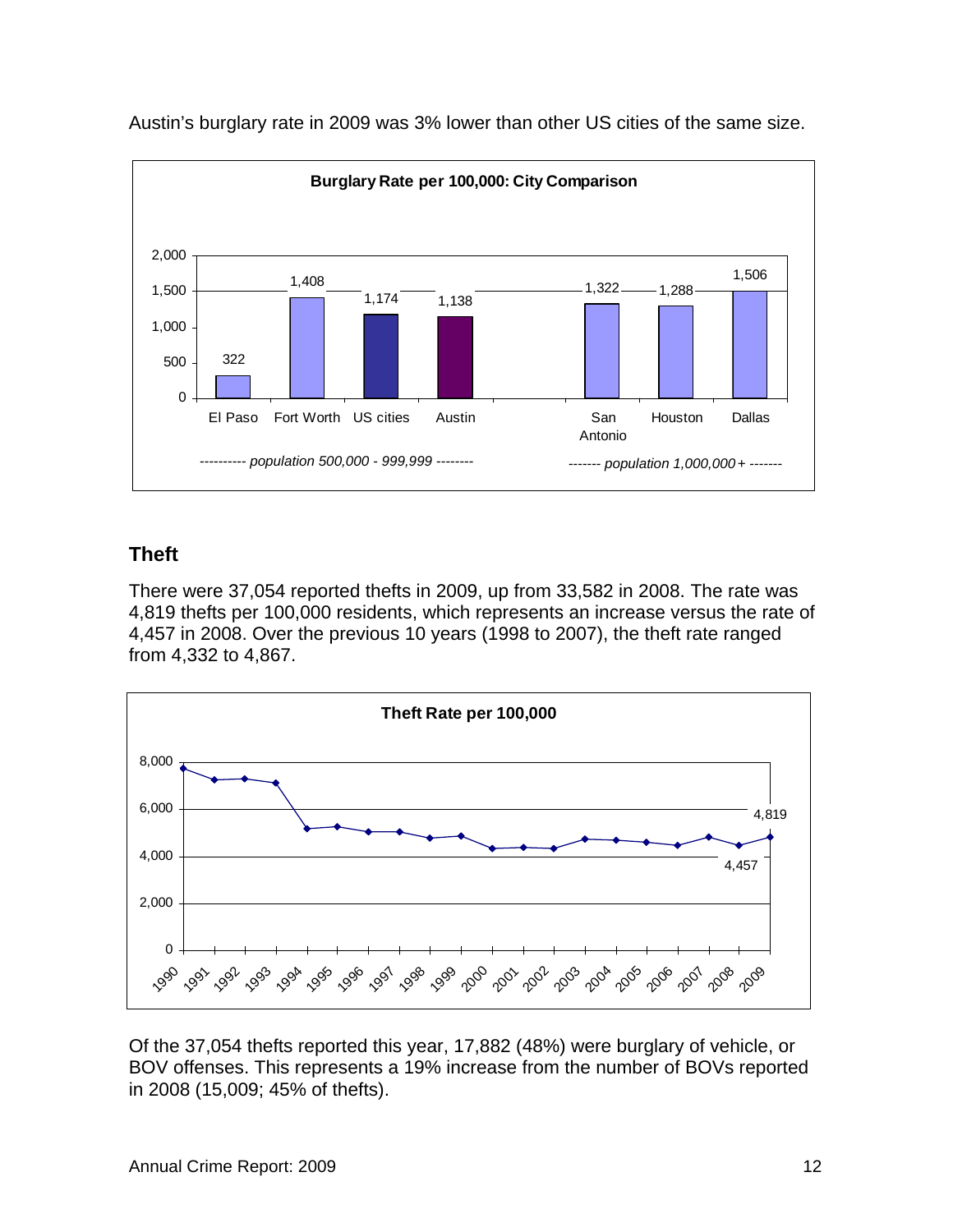

Austin's rate of thefts in 2009 was 53% higher than other US cities of the same size.

#### <span id="page-15-0"></span>**Auto Theft**

There were 2,219 reported auto thefts (including attempted thefts) in 2009, down from 2,633 in 2008. The rate was 289 auto thefts per 100,000 residents, which represents a decrease from the rate of 349 in 2008. Over the previous 10 years (1998 to 2007), the rate ranged from 358 to 562.

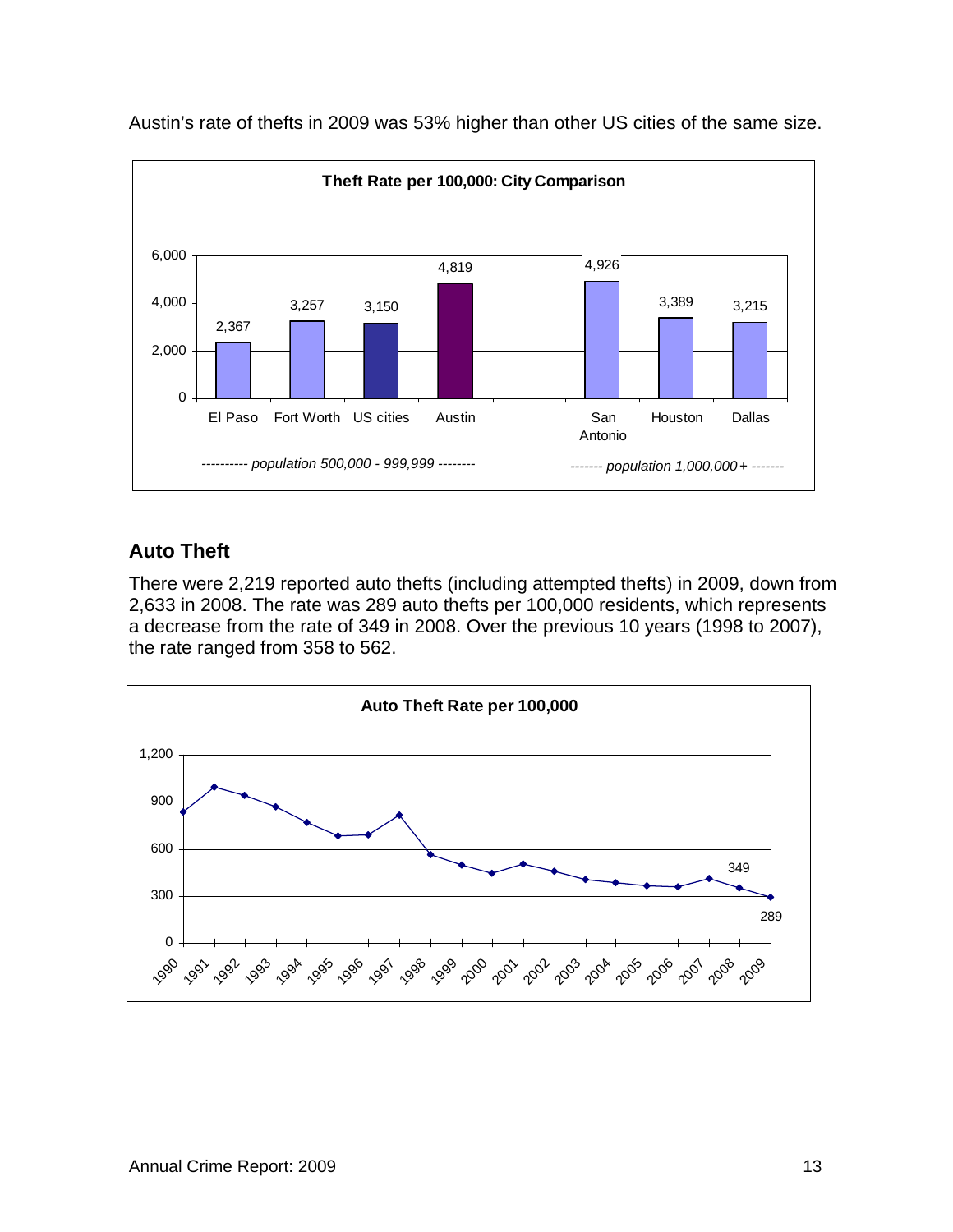

Austin's auto theft rate in 2009 was 50% lower than other US cities of the same size.

The most frequently stolen vehicles were Honda Accord sedans and trucks made by Ford, Chevrolet, and GMC. Together, they represent 57% of all stolen vehicles where the make and model were known.

In terms of recovery, of all vehicles stolen in 2009 (not including attempted thefts), 75% were successfully recovered. That rate is higher than those of either Texas or the US.

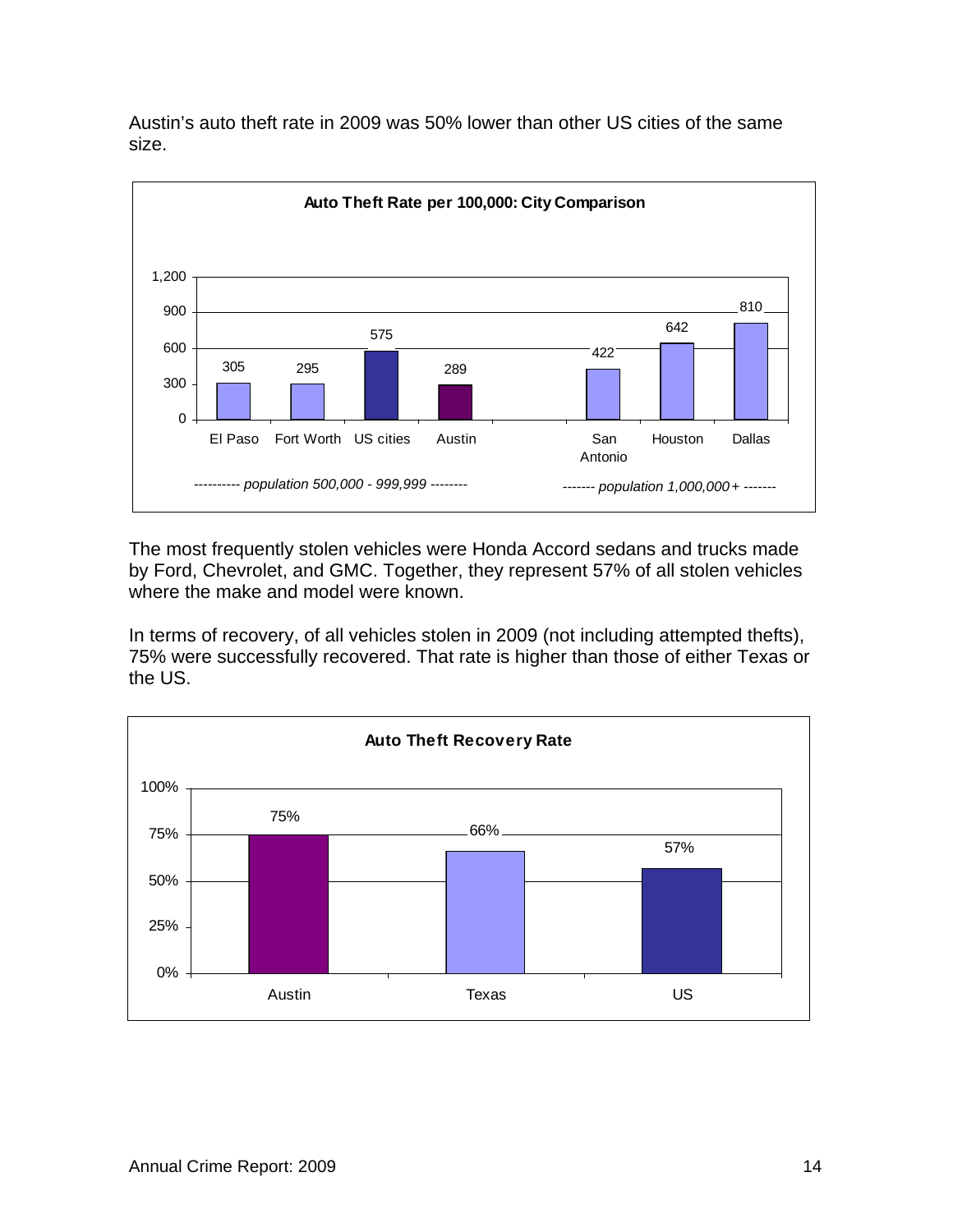# <span id="page-17-0"></span>**Solving Crime**

Crimes can be cleared in two ways: by arrest and by exception. A crime is cleared exceptionally when a circumstance prevents an arrest. Examples include when the offender dies, the victim refuses to cooperate with the prosecution, or the offender is being prosecuted in another jurisdiction and cannot be extradited.

|                             | % of Crimes Cleared by Arrest or Exception |                                       |  |  |  |  |
|-----------------------------|--------------------------------------------|---------------------------------------|--|--|--|--|
| <b>Part I Index Crimes</b>  | <b>Austin</b>                              | US Cities (pop 500,000<br>$-999,999)$ |  |  |  |  |
| Murder                      | 86%                                        | 60%                                   |  |  |  |  |
| Rape                        | 46%                                        | 43%                                   |  |  |  |  |
| Robbery                     | 26%                                        | 23%                                   |  |  |  |  |
| <b>Aggravated Assault</b>   | 53%                                        | 52%                                   |  |  |  |  |
| <b>Total Violent Crime</b>  | 43%                                        | 41%                                   |  |  |  |  |
| <b>Burglary</b>             | 5%                                         | 9%                                    |  |  |  |  |
| Theft                       | 12%                                        | 16%                                   |  |  |  |  |
| <b>Auto Theft</b>           | 11%                                        | 9%                                    |  |  |  |  |
| <b>Total Property Crime</b> | 11%                                        | 14%                                   |  |  |  |  |

During 2009, Austin police solved, or cleared, 43% of the reported **violent crimes**. This compared with 41% for all large US cities (those with 500,000 to 999,999 residents). When looking at clearance by type of violent crime, Austin outperformed other cities on all types.

Solving **property crimes** is generally more difficult because many property crimes are discovered after the crime has occurred, with no known suspects or witnesses. During 2009 Austin solved 11% of property crimes, which was lower than the rate of 14% for other cities of similar size.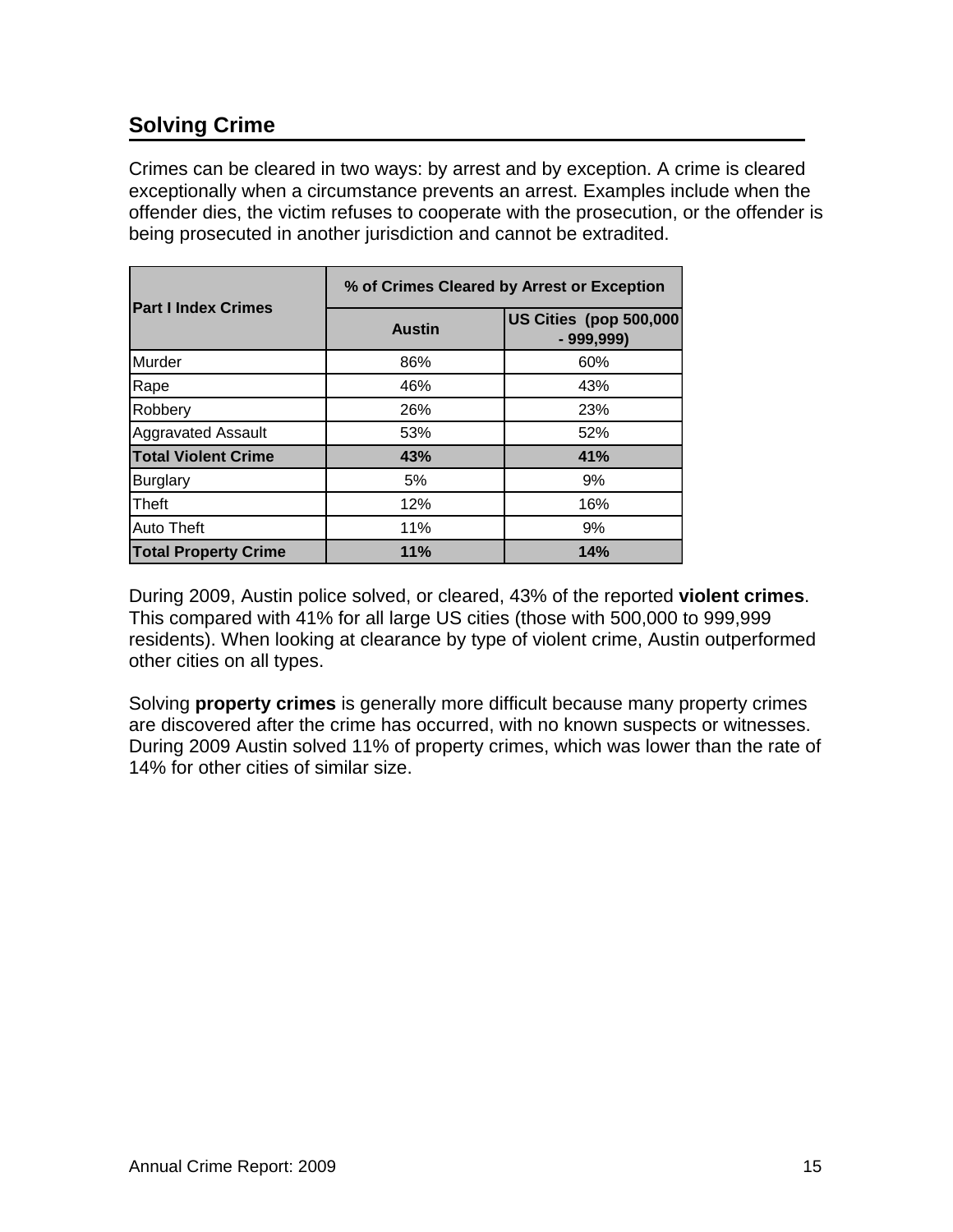# <span id="page-18-0"></span>**Traffic Fatalities**

During 2009 there were 60 fatal collisions that resulted in 62 deaths, as compared with 57 fatal collisions that resulted in 59 deaths in 2008.

The 2009 rate was 1.29 fatalities per 100 million vehicle miles traveled (VMT), as compared with the rate of 1.23 in 2008.



Austin's rate of 1.29 fatalities per 100 million VMT was lower than the rate of 1.30 for Texas but higher than the rate of 1.13 for the US.

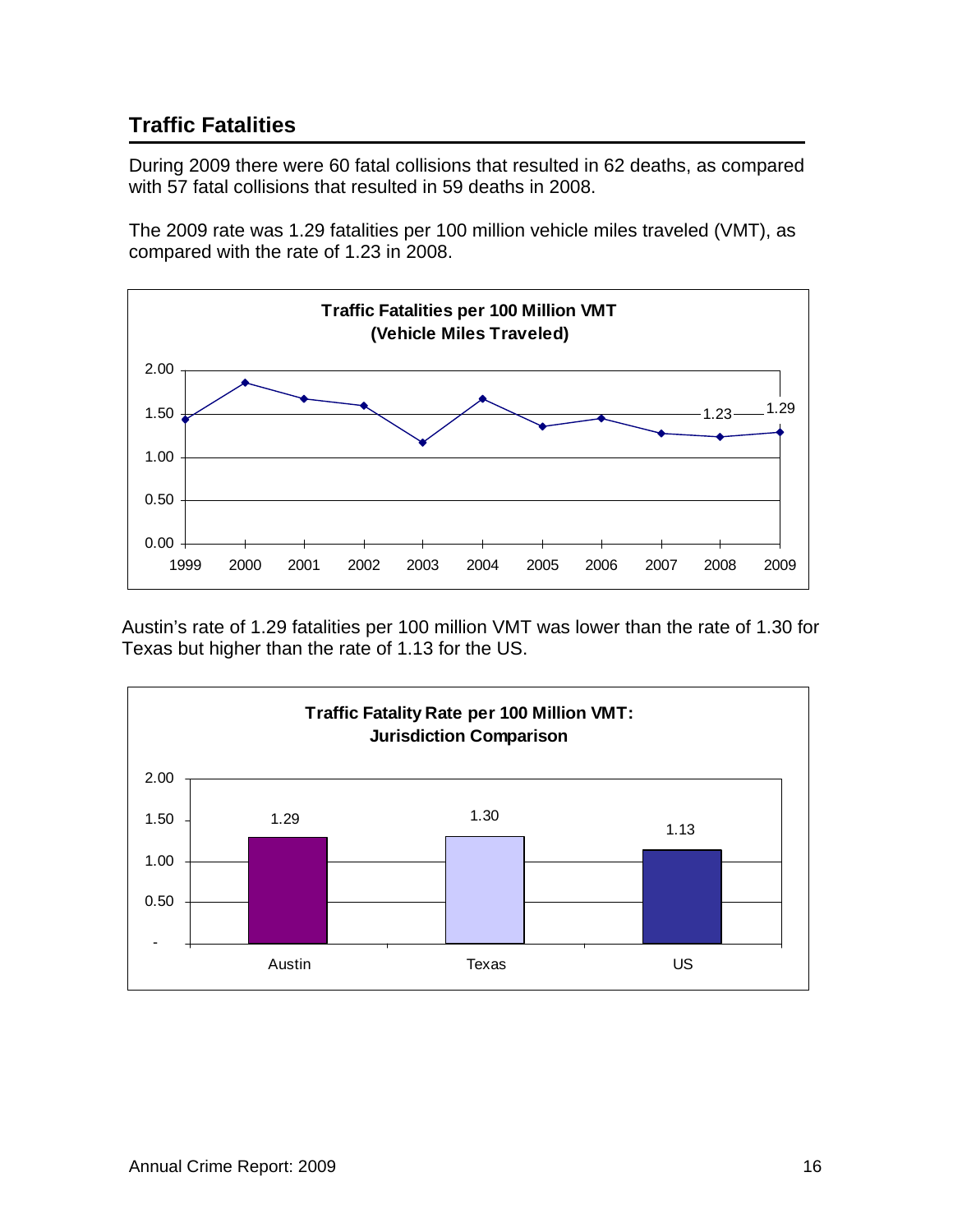In 2009, most traffic fatalities involved motor vehicle occupants (30, or 48%), followed by pedestrians (16, or 26%), and motorcyclists (15, or 24%). In 2008, 42% of fatalities involved motor vehicle occupants, 25% involved pedestrians, and 31% involved motorcyclists.



Of all motor vehicle fatalities, 12 (40%) victims were not using restraints, as compared with 28% in 2008. Of all motorcycle fatalities, seven (47%) victims were not wearing helmets, as compared with 67% in 2008.

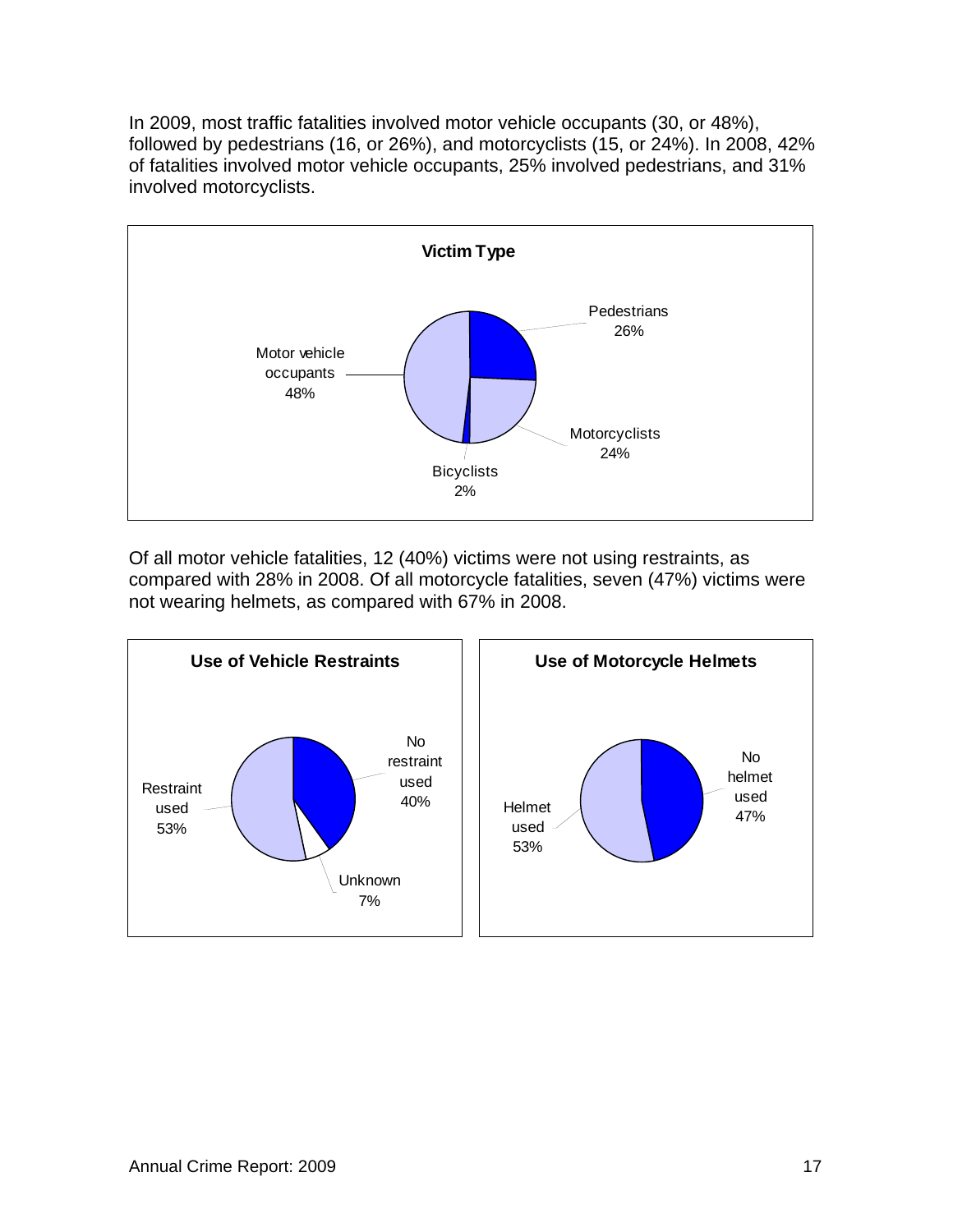Of all fatal crashes, 26 (43%) involved an impaired driver, as compared with 39% in 2008. Of all pedestrian fatalities, seven (44%) involved an impaired pedestrian, as compared with 47% in 2008.



Austin's rate of traffic fatalities involving impairment is .48 per 100 million vehicle miles traveled. That rate is lower than the rate for Texas (.52) but higher than the rate for the US (.36).